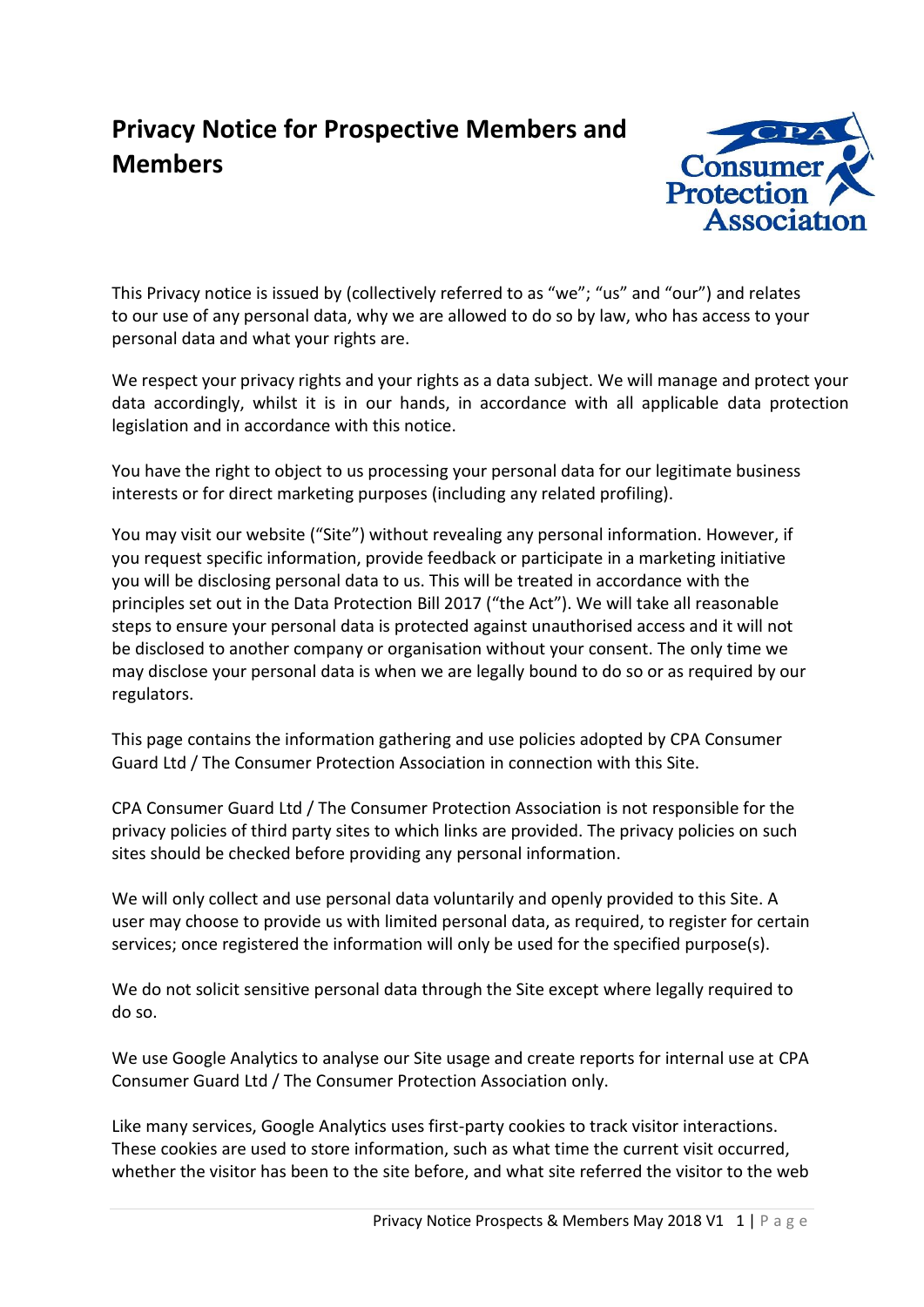page. Browsers do not share first-party cookies across domains. To find out more about how Google treats personal information, please see Google's Privacy Policy.

#### **How we use your personal data**

We use your personal data for the following purposes:

To provide you with the services and products that you have requested We use your personal data to accept you as a new or returning customer to provide you with the products and services you have requested.

To send you service communications

We use the contact details you have provided to us so that we can communicate with you about the services and products that we provide, including to let you know about major changes to those services and products or to any related information.

Direct marketing (including by third parties)

If you have provided your consent or we otherwise have the right to do so, we may use your contact details to send you direct marketing and keep you informed of promotional offers by email, post or telephone relating to our products and services.

You can unsubscribe from our direct marketing by emailing us at [info@thecpa.co.uk](mailto:info@thecpa.co.uk) or by post at:

The Consumer Protection Association CPA Consumer Guard Ltd CPA House 11 North Bridge Street Shefford SG17 5DQ

To maintain our records and improve data accuracy like any business, we process personal data in the course of maintaining and administering our internal records. This includes processing your personal data to ensure that the information we hold about you is kept up to date and accurate.

To respond to enquiries, complaints and disputes we use the personal data we hold about you to help us respond to any enquiries or complaints you have made, or deal with any dispute which may arise while providing our services and products to you in the most effective manner.

To investigate, detect and prevent fraud and comply with our legal obligations in certain circumstances, we use your personal data only to the extent required to enable us to comply with our legal obligations, including for fraud detection, investigation and prevention purposes. This may require us to provide your personal data to law enforcement agencies if they request it.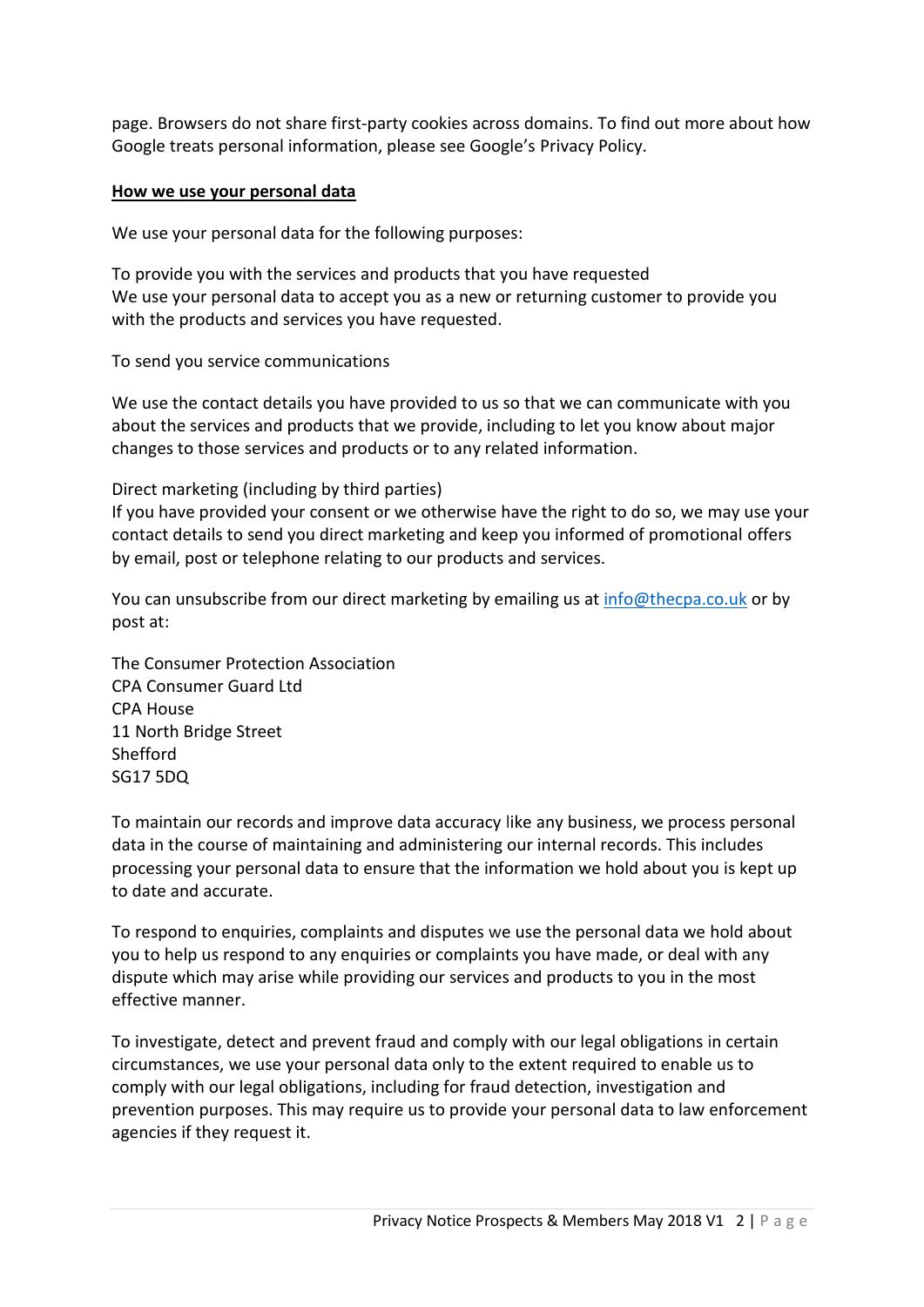### **Legal bases for processing**

Data protection law requires us to only process your personal data if we satisfy one or more legal grounds. These are set out in data protection law and we rely on a number of different grounds for the processing we carry out. These are as follows:

## Consent

In certain circumstances, we process your personal data after obtaining your consent to do so for the purposes of:

- sending you marketing communications about our products and services;
- conducting marketing research;
- obtaining your credit score so that we can establish the best possible payment terms we are able to offer to you.

Necessary for the performance of a contract and to comply with our legal obligations

It is necessary for us to process your basic contact details, payment details and information about you or the business you represent for the performance of the services and products that we provide. In particular we rely on this legal ground to:

- provide you with the services and products;
- communicate with you about the services and products that we provide to you, including to let you know about major changes to those services and products or to any related information; and
- provide and improve customer support

If you choose not to give some or all of the aforementioned information to us, this may affect our ability to provide our services and products to you.

In certain circumstances, we also use your personal data only to the extent required in order to enable us to comply with our legal obligations, including to detect, investigate and prevent fraud.

Necessary for the purposes of our legitimate business interests or those of a third party It is sometimes necessary to collect and use your personal data for the purposes of our legitimate interests as a business, which are to:

- provide you with services and products that are as useful and beneficial as possible, including by personalising our contact with you and making sure we tell you about all the offers that are relevant to you;
- better understand our customer base so that we can improve our services and products and marketing activities (which could also benefit you);
- comply with our contractual obligations to third parties;
- develop and improve our Site to enhance the customer experience;
- train our staff so that we can provide you with a better customer service;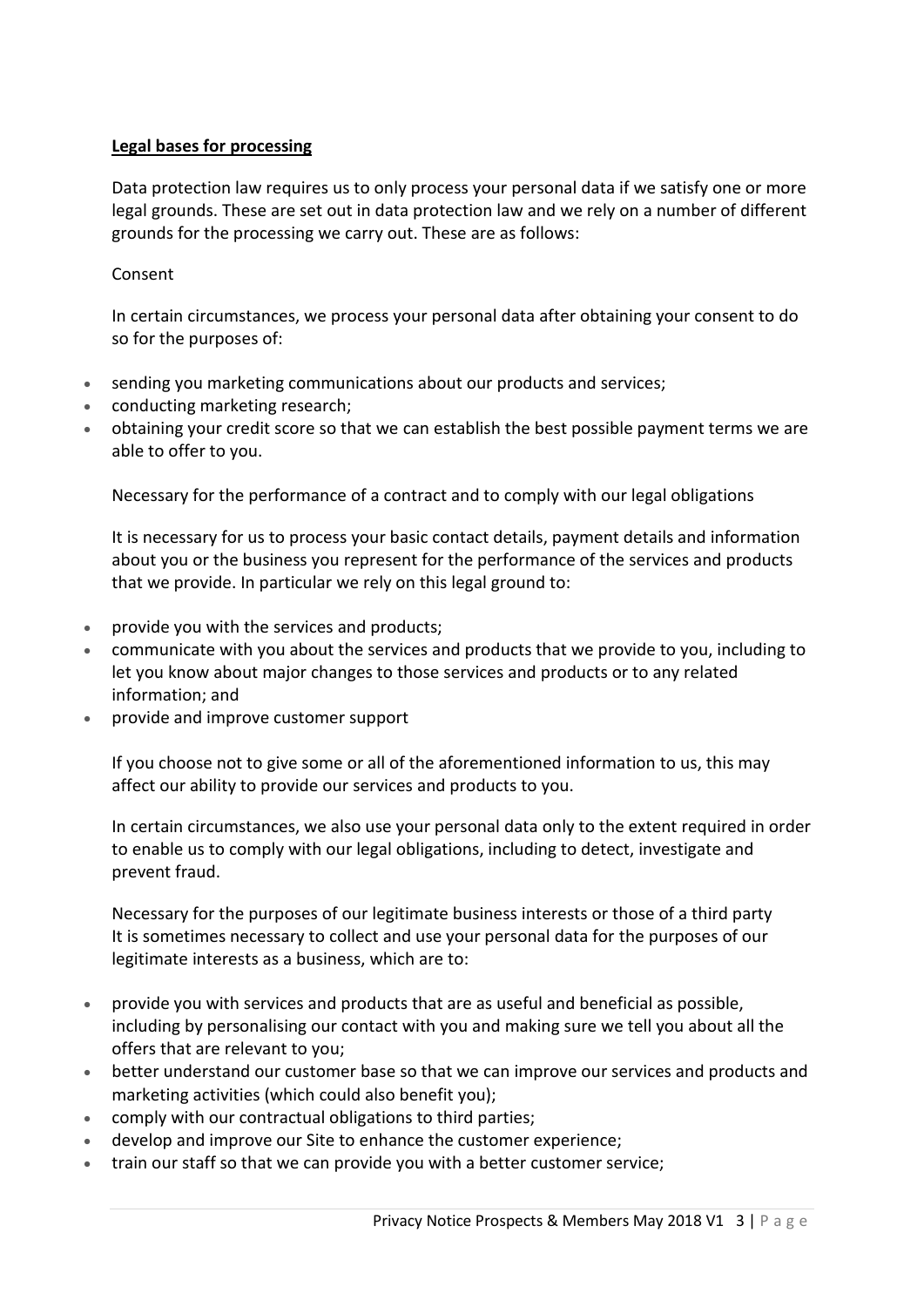- respond to any enquiries or complaints you have made, or deal with any dispute which may arise in the course of us providing our services and products to you; and
- to ensure that content from our Site is presented in the most effective manner for you and for your computer;
- ensure effective operational management and internal administration of our business, document retention, compliance with regulatory guidance and exercise or defence of legal claims.

Where we think there is a risk that one of your interests or fundamental rights and freedoms may be affected we will not process your personal data unless there is another legal ground for us to do so (either that we have obtained your consent to the processing or it is necessary for us to perform our contract with you or to comply with our legal obligations).

### **Who we share your personal data with**

We may provide your personal data to our service providers and act as "processors" of your personal data on our behalf. In addition, we may disclose your personal data if we are under a duty to disclose or share your personal data to comply with any legal obligation, or to protect the rights, property, or safety, of our business, our customers or others. This includes, in specific cases, exchanging information with other organisations for the purposes of fraud protection.

### **Accuracy of information**

CPA Consumer Guard Ltd / The Consumer Protection Association assumes responsibility for keeping an accurate record of personal data once it has been submitted, but not for confirming the ongoing accuracy of the personal information. If CPA Consumer Guard Ltd / The Consumer Protection Association is advised that the personal data is no longer accurate, it will be amended (where practical)

### **Retention of information**

- We retain your personal data for no longer than is necessary for the purposes(s) for which it was provided. What this means in practice will vary between different types of data. When determining the relevant retention periods, we consider factors including:
- legal obligation(s) under applicable law to retain data for a certain period;
- statute of limitations under applicable law;
- potential or actual disputes; and
- guidelines issued by relevant data protection authorities.
- Membership period.

Otherwise we securely erase your personal data from our systems when it is no longer needed.

### **Security of information**

CPA Consumer Guard Ltd has implemented accepted standards of technical measures and security policies that are aimed at protecting the personal data it has under its control from: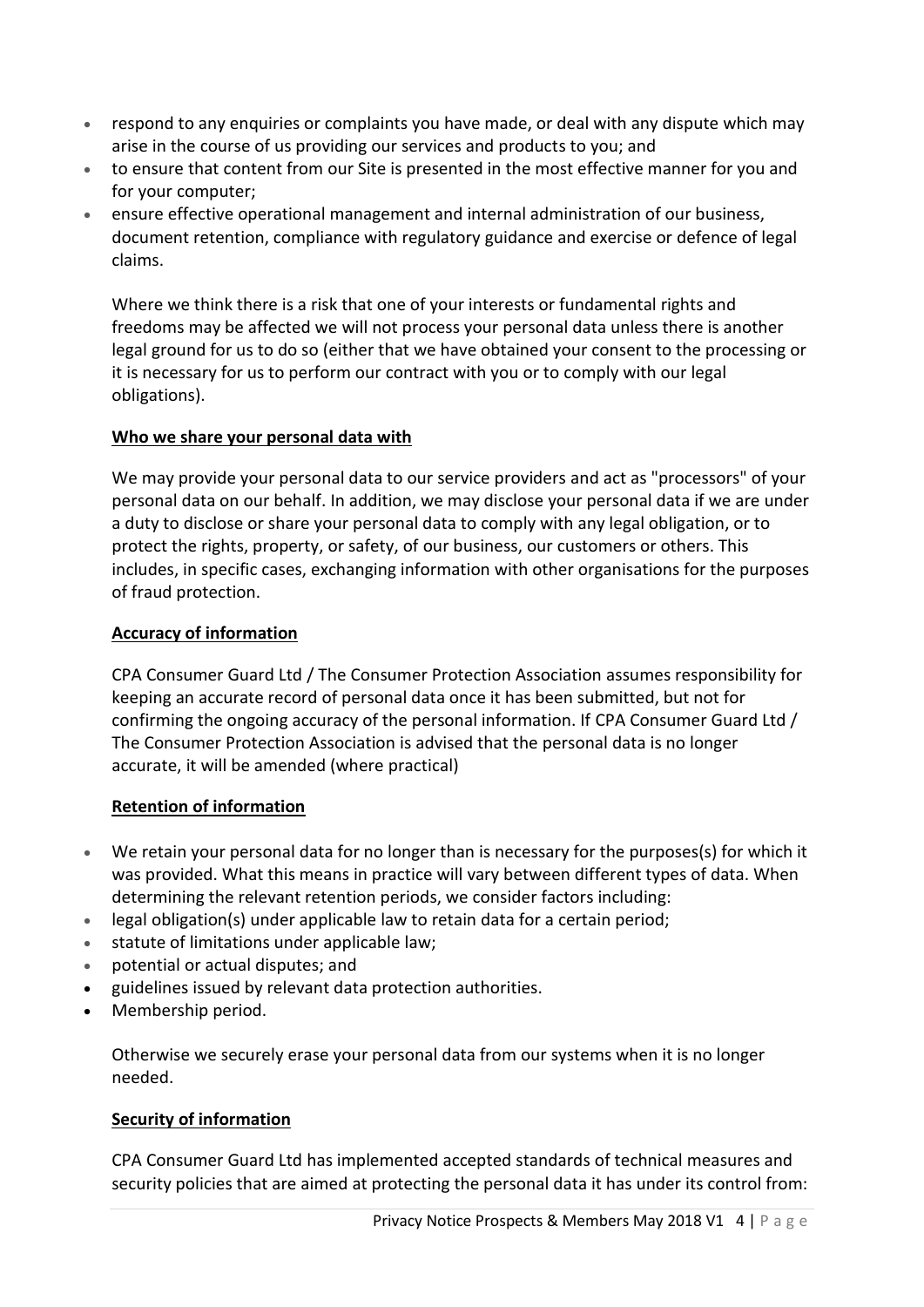- unauthorised access;
- improper use or disclosure;
- unauthorised modification;
- unlawful destruction or accidental loss.

All CPA Consumer Guard Ltd / The Consumer Protection Association personnel are required to keep personal information confidential and only authorised persons have access to such information.

### **Your Rights**

You have the following rights regarding your personal data:

(i) Right to access: the right to request copies of your personal information from us;

(ii) Right to correct: the right to have your personal information rectified if it is inaccurate or incomplete;

(iii) Right to erase: the right to request that we delete or remove your personal information from our systems;

(iv) Right to restrict our use of your information: the right to 'block' us from using your personal information or limit the way in which we can use it;

(v) Right to data portability: the right to request that we move, copy or transfer your personal information;

(vi) Right to object: the right to object to our use of your personal information including where we use it for our legitimate interests or where we use your personal information to carry out profiling to inform our market research.

### **How to contact us**

If you would like to exercise your data protection rights or if you are unhappy with how we have handled your personal data, please feel free to contact us by using the details set out on our Site.

If we are unable to resolve your complaint: You have the right to make a complaint to the Information Commissioner's Office if you believe that your information has been mishandled by us. The Information Commissioner's Office can be contacted as follows:

*Information Commissioner's Office Wycliffe House Water Lane Wilmslow Sheshire SK9 5AF Tel: 0303 123 1113*